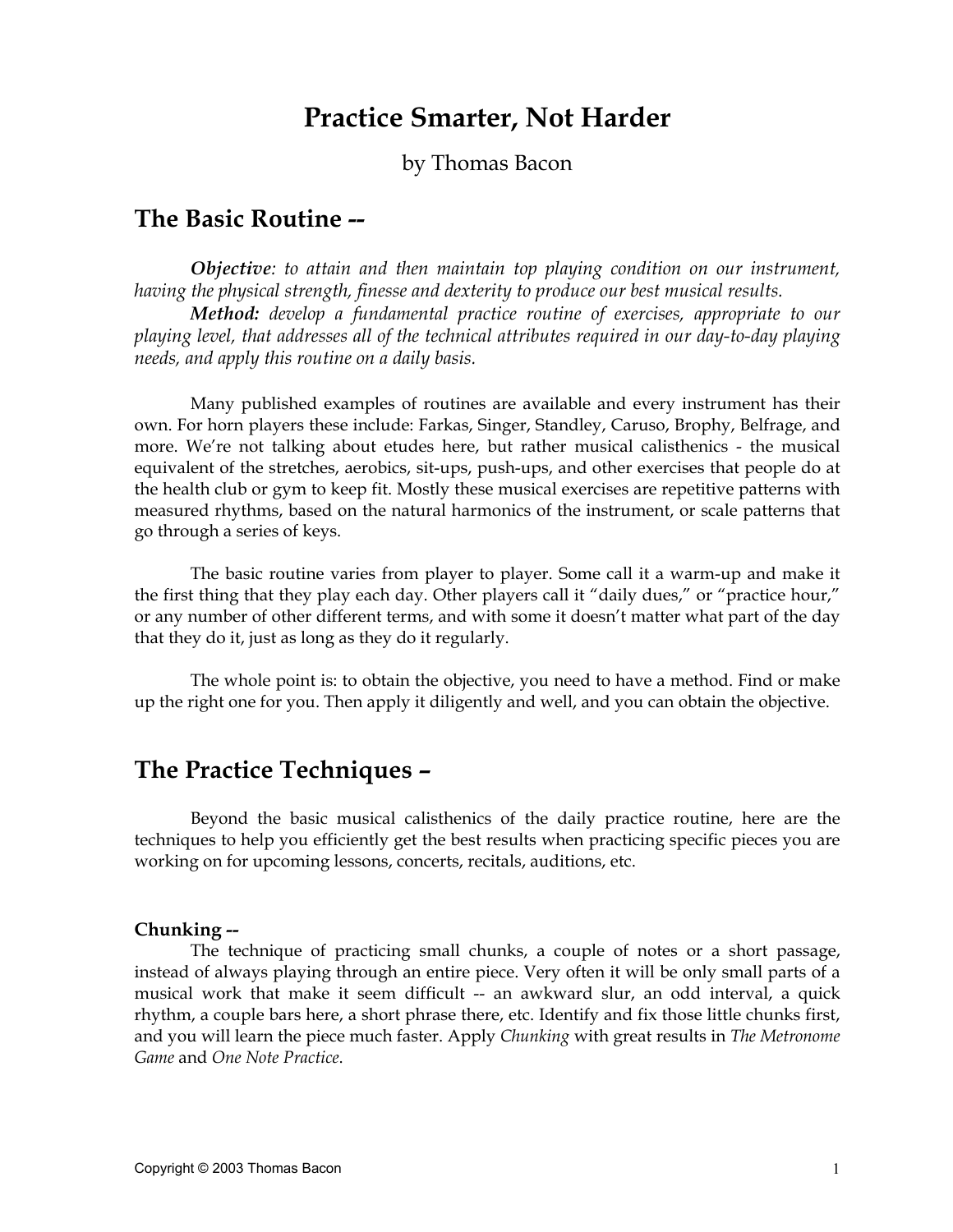### **The Metronome Game --**

 Working on a fast passage that always sounds sloppy when you play it up to tempo? Play *The Metronome Game*. Here are the rules:

1. Turn on the metronome at a tempo that is somewhat slower than where you think you can play the passage easily and perfectly. It may be half the desired tempo, or slower, and that is fine.

2. Play the passage with the metronome.

3. Ask yourself the question: "Was that exactly the way I want it to be?" That is: did you play all the right notes with the right fingerings, dynamics, rhythms, etc. in every regard exactly the way you want to perform it, albeit slower?

4. If "yes," move the metronome up one number and repeat steps 2 through 4.

 If "no," give yourself another attempt at the passage. If you get two "nos" in a row, move the metronome down one number and repeat steps 2 through 4.

The metronome game can be profoundly effective in working up fast passages in minimum time. But for this to be true, you must observe several things:

First is honesty. You won't get great results without it. If you allow a "yes" to get by that was sloppy, had a missed note, a "fluffed" attack, bad tone, or other little discrepancy, you will end up with a fast, and consistently sloppy performance.

Second, the question in step 3 is a simple "yes" or "no" question. There are no "maybes" or "almosts." If it is a "yes" you will know it immediately. You will not have to analyze it. If you cannot say "yes" immediately and with conviction, simply say "no" and get back to work.

Third, be patient. The metronome game can sometimes get you great results in one short practice session. Often though, if the piece is really challenging and has many difficult passages, it can take several weeks - or more - to work something up from half tempo to full tempo. But is it ever worth it!

You will be amazed at how effective *The Metronome Game* can be in working up pieces that seem almost impossible when you first attempt them. But don't cheat at this game. You may fool yourself and think you can get away with it, but you won't fool your audience.

### **One Note Practice --**

When you play a passage with inconsistencies like missed notes or different sounding attacks on each note, try *One Note Practice*. Here are the rules:

1. **Play the first note of the passage ten times in a row.** Play it in measured time, with measured rests in between each repetition. For example, play the note at a moderate tempo for one quarter, then rest for three quarters. A metronome can be a big help.

2. **Each time you play it, ask yourself the question**: "Was that exactly the way I want it to be?" That is: did you play the right note with the right fingering, dynamic, articulation, tone, etc. in every regard exactly the way you want to perform it? Count the number of "yeses."

3. **Repeat until you have achieved ten "yeses" in a row**, resting briefly after each set of ten.

NOTE: The question in step 2 is a simple "yes" or "no" question. There are no "maybes" or "almosts," and there should never be debate. If it is a "yes" you will know it immediately. If you cannot say "yes" immediately and with conviction, simply say "no," then get back to work. This technique also works with two notes, or short "chunks."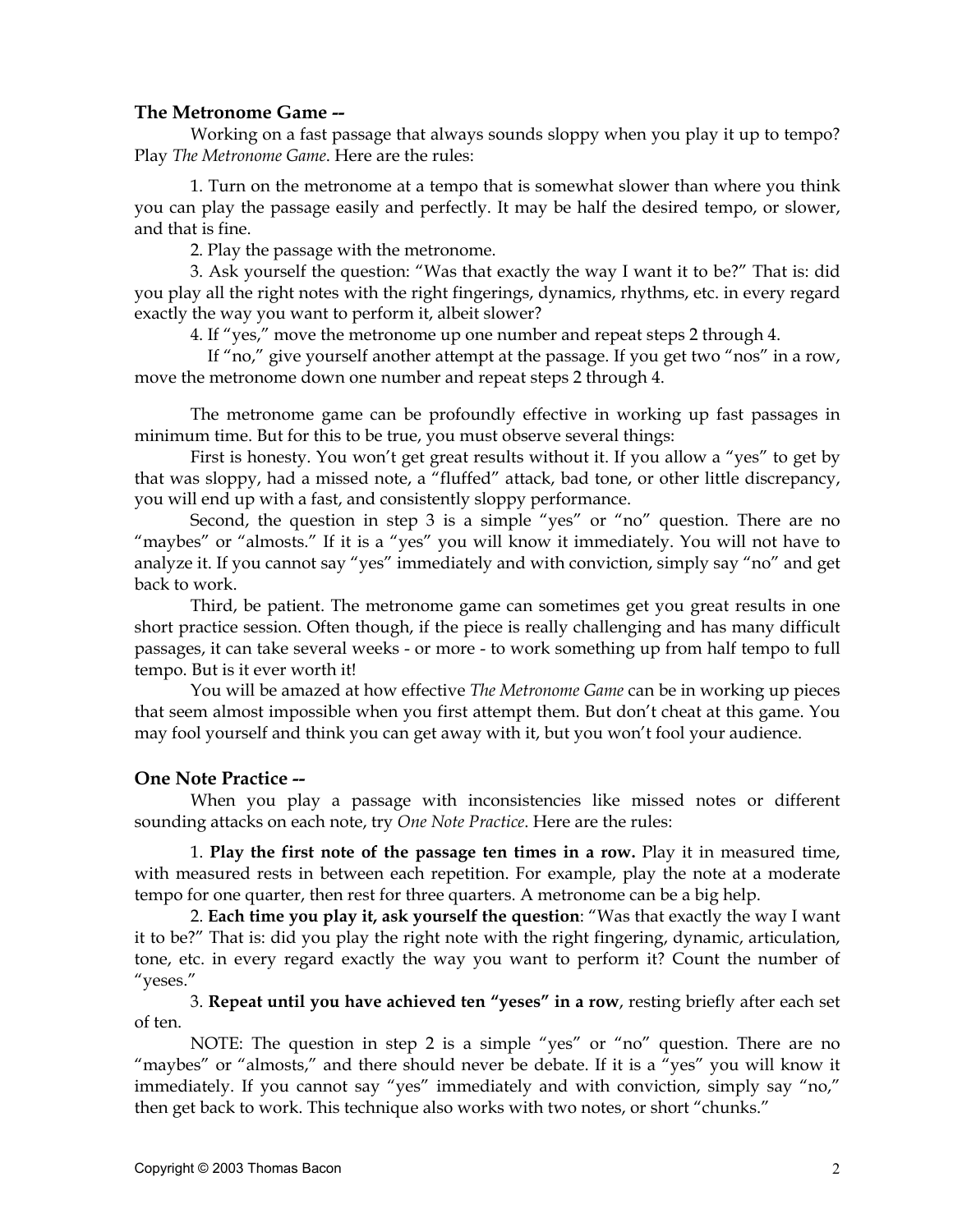#### **Mouthpiece Practice (for brass players) --**

Got a hard tonguing passage that's leaving you tongue tied, or a rough slur that you just can't get smooth? Many problems can be addressed with great success by practicing them on the mouthpiece until they become easy. Working on double or triple tonguing on the mouthpiece can be particularly beneficial. If you can make it sound even pretty good on just the mouthpiece, it will usually sound very good when you put the mouthpiece back into the horn. Some people even devote a substantial portion of their daily practice routine to mouthpiece exercises.

#### **Play it All --**

The technique of playing it through, in its entirety, counting rests, taking intermissions or other breaks in real time. Whatever "it" is, whether it be a full recital program, chamber music or orchestral concert, concerto, or audition, it should be played through from start to finish, without any restarts, and no stops other than what would be part of the performance. It should be as close to a simulated performance as you can achieve in your practice room. During the practice make mental notes of passages that don't go well, and address those specifically in *Chunking* later. In between movements or pieces, quickly jot down the mental notes in a practice log or diary so you will remember what you have to work on at your next practice session.

#### **Distorted Rhythm –**

 This technique is especially useful when confronted by awkward passages of steady eighth or sixteenth notes. Try playing the passage at a much slower tempo, but with a very snappy dotted (almost double dotted) rhythm. Then reverse the dotted rhythm.

 For example: take a troublesome scale passage, set the metronome at half or maybe one third of the desired tempo and play the passage with dotted rhythms instead of even notes. Play the short notes very snappy. Repeat a few times, until it becomes easy and sounds good.

 Then reverse the rhythm so the notes that were dotted now become the short notes. Again play the short notes very snappy. Repeat a few times, until is becomes easy and sounds good.

 Then play the passage one way, followed by the reverse way. Repeat a few times until you can alternately play it dotted one way, then the other, and they both sound good.

Then play it in normal rhythm. You will surely notice a difference.

#### **Take it to the Easy Place --**

If there is a passage that you play over and over, each time realizing that it is not what you want, but it just doesn't get better … *Take it to the easy place!* 

For example, if the problem is that the range is too high, then take it down. Transpose it a fourth (or an octave) lower and practice it there until it sounds just the way you want it to, then do it a half step higher, and so on until you reach the desired range. If it is too low, then transpose it up and gradually work it down by half steps. If it is too fast, play it slower (see *The Metronome Game*). If the passage is too long, then practice smaller pieces of it (see *Chunking* and *One Note Practice*), gradually adding the chunks together until you have the whole piece.